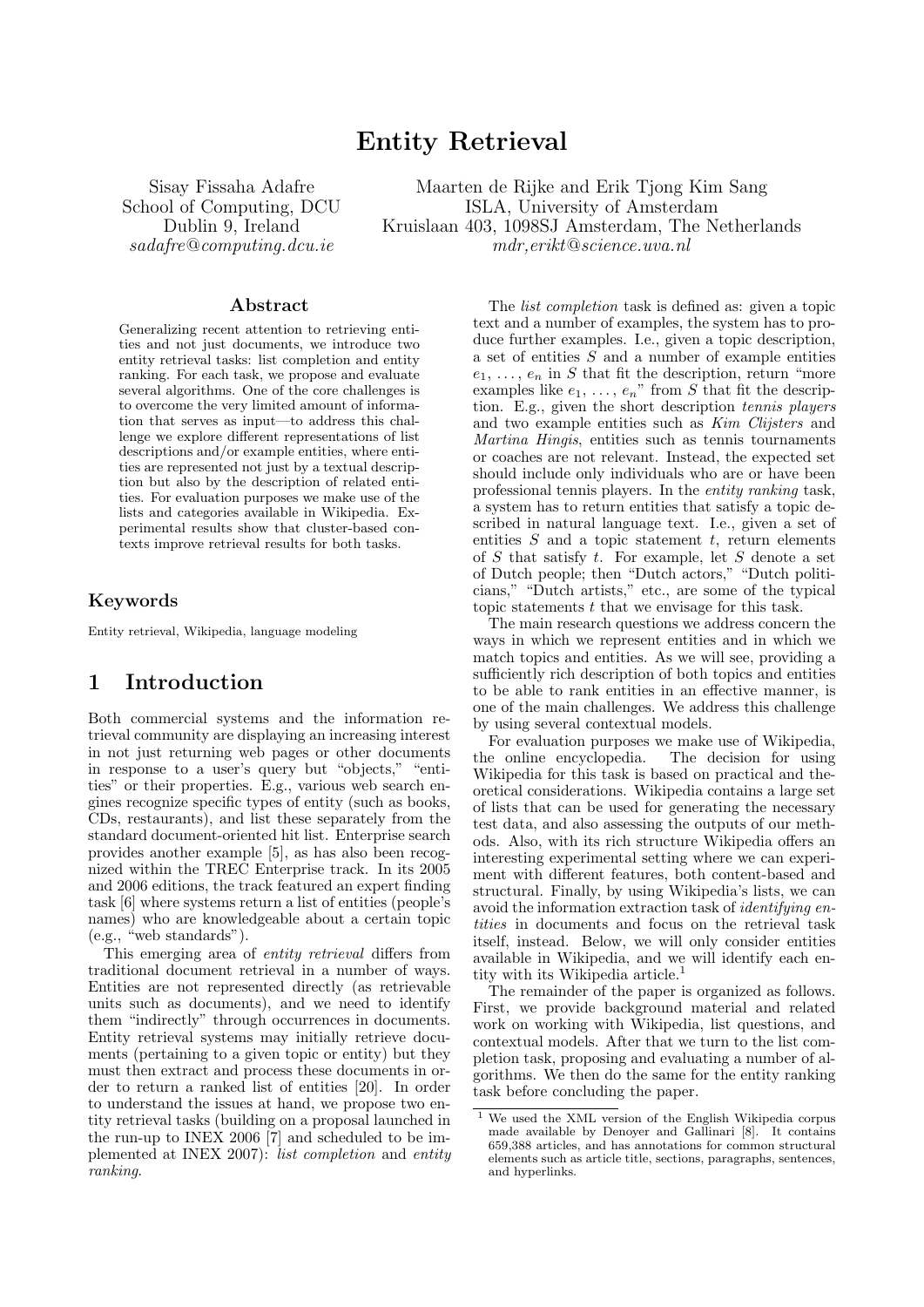## 2 Background

Mining/Retrieval against Wikipedia Wikipedia has attracted interest from researchers in disciplines ranging from collaborative content development to language technology, addressing aspects such as information quality, users motivation, collaboration pattern, network structures, e.g., [25]. Several publications describe the use of Wikipedia as a resource for question answering and other types of IR systems; see e.g., [1, 10, 17]. Wikipedia has been used for computing word semantic relatedness, named-entity disambiguation, text classification, and as a document collection in various retrieval and knowledge representation tasks, e.g., [11].

Entity Retrieval List queries are a common types of web queries [22]. The TREC Question Answering track has recognized the importance of list questions [23]; there, systems have to return two or more instances of the class of entities that match the description in the list question. List questions are often treated as (repeated) factoids, but special strategies are called for as answers may need to be collected from multiple documents [4].

Recognizing the importance of list queries, Google Sets allows users to enter some instances of a concept and retrieve others that closely match the examples provided [13]. Ghahramani and Heller [12] developed an algorithm for completing a list based on examples using machine learning techniques. A proposed INEX entity retrieval task, with several tasks will likely be run during 2007 [7].

Our entity retrieval tasks are related to ontological relation extraction [14], where a combination of large corpora with simple manually created patterns are often used. Wikipedia, as a corpus, is relatively small, with much of the information being presented in a concise and non-redundant manner. Therefore, pattern-based methods may have limited coverage for the entity retrieval tasks that we consider.

Document expansion and contextual IR Enriching the document representation forms an integral part of the approach we propose in this paper. Though, in the past, application of document expansion techniques, particularly document clustering, has shown mixed results in document retrieval settings, recent studies within the language modelling framework provide new supporting evidence of the advantages of using document clusters [19]. Due to the nature of the tasks defined in this paper, the cluster hypothesis which states that "closely associated documents tend to be relevant to the same request" [16] provides for an intuitive starting point in designing our methods. Specifically, for each entity (or article) a precomputed cluster will be used to supply it with contextual information, much in the spirit of the work done by Azzopardi [2] and Liu and Croft [19].

## 3 Task 1: List Completion

The main challenge of the list completion task is that the topic statement, example entity descriptions, and, more generally, entity descriptions in Wikipedia, tend to be very short. Therefore, a straightforward retrieval baseline may suffer from poor recall. Hence, in our modeling we will address several ways of representing the topic statement and example entities.

We model the list completion task as follows: what is the probability of a candidate e belonging to the list defined by the topic statement t and example entities  $e_1, \ldots, e_n$ ? We determine  $p(e|t, e_1, \ldots, e_n)$  and rank entities according to this probability. To estimate  $p(e|t, e_1, \ldots, e_n)$ , we proceed in two steps: (1) select candidate entities, and (2) rank candidate entities. More formally,

$$
p(e|t, e_1, \ldots, e_n) \propto \chi_C \cdot rank(e; t, e_1, \ldots, e_n),
$$

where  $\chi_C$  is a characteristic function for a set of selected candidate entities C and  $rank(\cdot)$  is a ranking function. Below, we consider alternative definitions of the function  $\chi_C$  and we describe two ranking functions. First, though, we define so-called entity neighborhoods that will be used in the candidate selection phase: to each individual entity e they associate additional entities based on e's context, both in terms of link structure and contents.

### 3.1 Entity Neighborhoods

In the context of a hypertext documents, identification of a cluster typically involves searching for graph structures, where co-citations and bibliographic couplings provide importance features. Fissaha Adafre and de Rijke [9] describe a Wikipedia specific clustering method called LTRank. Their clustering method primarily uses the co-citation counts. We provide a slight extension that exploits the link structure (both incoming and outgoing links), article structure, and content. In Wikipedia, the leading few paragraphs contain essential information about the entity being described in the articles serving as summary of the content of the article; we use the first five sentences of the Wikipedia article as a representation of the content of the article. Our extension of the LTRank method for finding the neighborhood  $neighborhood(e)$  of an entity e is summarized in Figure 1. With this definition we can return to the first phase in our approach: *can*didate entity selection.

### 3.2 Candidate Entity Selection

To perform the candidate entity selection step, we use a two part representation of entities (Wikipedia articles). Each entity  $e$  is represented using  $(1)$  the textual content of the corresponding article  $a_e$ , and (2) the list of all entities in the set of  $neighborhood(e)$  defined above. We propose four candidate entity selection methods, that exploit this representation in different ways.

B-1. Baseline: Retrieval Here we rank entities by the similarity of their content part to a query consisting of the topic statement t and the titles  $t_{e_1}, \ldots,$  $t_{e_n}$  of the example entities. We used a simple vector space retrieval model for computing the similarity. The top  $n$  retrieved documents constitute the baseline candidate set  $C_1$ .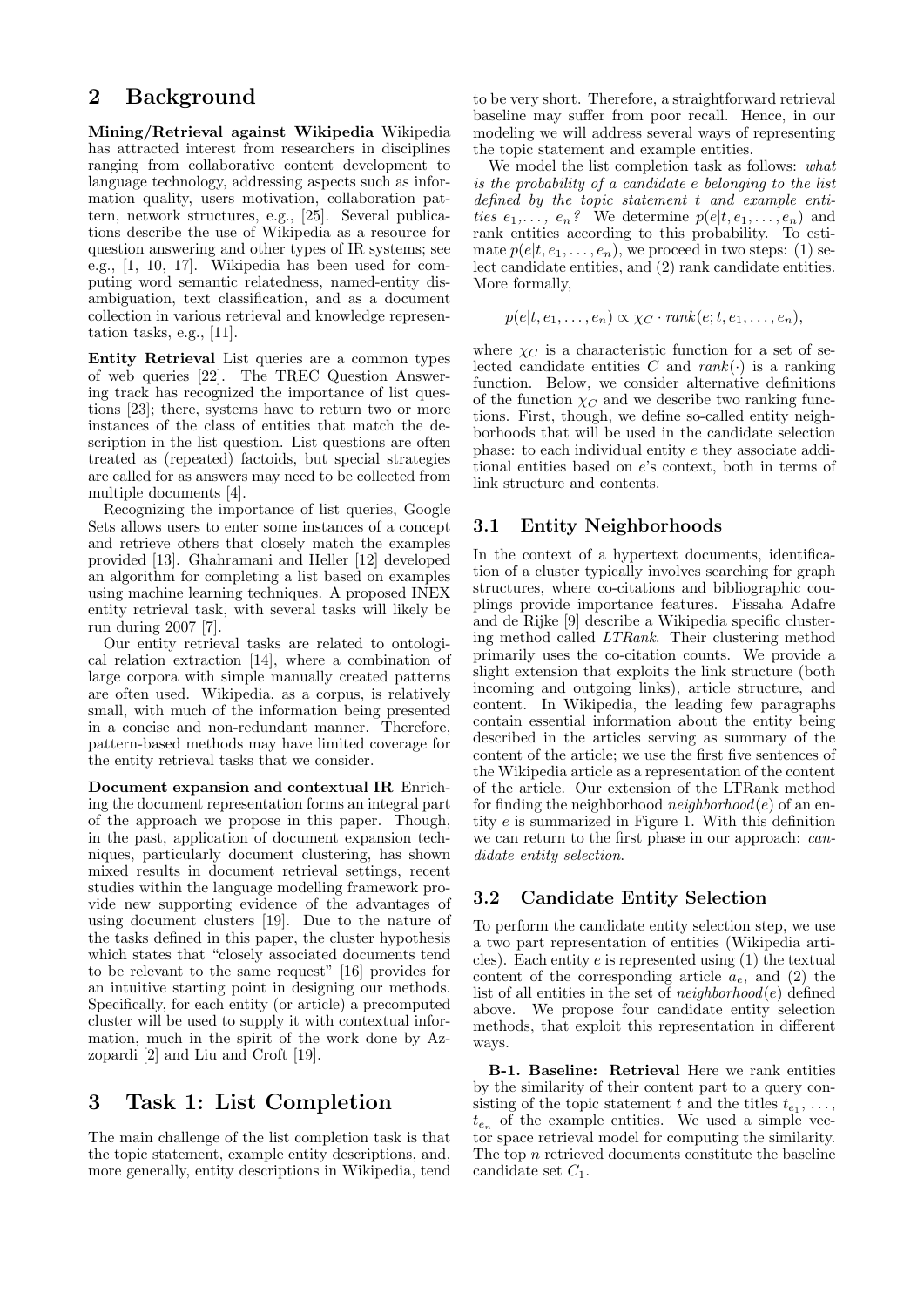- Given a Wikipedia article  $a_e$  of an entity e, collect the titles of pages with links to or from  $a_e$ , as well as the words in the first five sentences of  $a_e$ . Let  $\log(a_e)$  be the resulting bag of terms; this is the long representation of  $a_e$ .
- Given a Wikipedia article  $a_e$ , rank all articles w.r.t. their content similarity to  $\log(a_e)$ ; we use a simple vector space model for the ranking. This produces a ranked list  $L_{a_e} = a_{e_1}, \ldots, a_{e_n}, \ldots$
- Given a Wikipedia article  $a_e$ , consider the titles  $t_1$ ,  $\dots, t_k$  of the top k articles in the list  $L_{a_e}$ . Represent  $a_e$  as the bag of terms  $short(a_e) = \{t_1, \ldots,$  $t_k$ }; we call this the *short* representation of  $a_e$ .
- For each Wikipedia article  $a_e$ , rank the short representations of other Wikipedia articles w.r.t. their content similarity to *short* $(a_e)$ ; again, we use a simple vector space model for the ranking. This produces a ranked list  $L'_{ae}$ . The neighborhood(e) is defined to be the set of top l articles in  $L'_{a_e}$  whose similarity score is above some threshold  $\alpha$ .

Fig. 1: An extension of LTRank [9]. Our extension is in the first step, where we add outgoing links and the first 5 sentences of  $a_e$ . For the experiments in this paper, we took  $k = 10$ ,  $l = 100$ , and  $\alpha = 0.3$ .

B-2. Neighborhood search Our second candidate selection method matches the titles of the example entities against the neighborhoods of Wikipedia articles.

$$
C_2 = \{e | \bigvee_i (e_i \in \mathit{neighborhood}(e))\}
$$

B-3. Neighborhood and Topic statement search Here we take the union of the entities retrieved using the topic statement, and method B-2 described above. First, we rank entities by the similarity of their content part to a query which corresponds to the topic statement  $t$ . Here again, we used a simple vector space similarity measure to compute the similarity. We take the top k entities  $(k = 200$  in this paper) which constitute the first set,  $C_{3.1}$ . We then take all entities that contain at least one example entity in their neighborhood as with B-2, i.e.,

$$
C_{3.2} = \{e | \bigvee_i (e_i \in \mathit{neighborhood}(e))\}.
$$

The final candidate set is simply the union of these two sets, i.e.,  $C_3 = C_{3.1} \cup C_{3.2}$ .

B-4. Neighborhood and Definition search This method is similar to the method B-3. But instead of taking the topic statement  $t$  as a query for ranking entities (in the set  $C_{3,1}$  above), we take the definitions of the example entities  $e_1, \ldots, e_n$ , where the first sentence of the Wikipedia article  $a_e$  of an entity  $e$  to be its definition; stopwords are removed.

### 3.3 Candidate Entity Ranking

We compare two methods that make use of the content of articles for ranking the entities generated by the previous step. Particularly, we apply the following two methods: Bayesian inference [12] and relevancebased language models [18]. Both methods provide a mechanism for building a model of the concept represented by the example set. These two algorithms are developed for a task which closely resembles our task definitions, i.e., given a limited set of examples, find other instances of the concept represented by the examples. In the next paragraphs, we briefly discuss these methods.

C-1. Bayesian Inference Ghahramani and Heller [12] addressed the entity ranking task in the framework of Bayesian Inference. Given n example entities,  $e_1, \ldots, e_n$ , and candidate entity  $e$ , the ranking algorithm is given by

$$
score(e) = \frac{P(e, e_1, \dots, e_n)}{P(e) P(e_1, \dots, e_n)}.
$$
 (1)

To compute Eq. 1, a parameterized density function is posited. We list all terms  $t_{e_{1,1}}, \ldots, t_{e_{1,k_1}}, \ldots, t_{e_{n,k_n}}$  occurring in the example entities. Then, each candidate entity e is represented as a binary vector where vector element  $e_{i,j}$  corresponds to the j-th term from article  $a_{e_i}$  of the i-th example instance and assumes 1 if  $t_{e_{i,j}}$ appears in the article for the entity  $e$  and  $0$  otherwise. It is assumed that the terms  $e_{i,j}$  are independent and have a Bernoulli distribution  $\hat{\theta}_j$  with parameters  $\alpha_j$ and  $\beta_i$ ; see [12]. In sum, Eq. 1 is rewritten to:

$$
score(e) = c + \sum_{j=1}^{N} q_j e_{\cdot,j},
$$

where the summation ranges over the binary vector representation of e, and

$$
c = \sum_j \left( \log(\alpha_j + \beta_j) - \log(\alpha_j + \beta_j + n) + \log(\beta_j + n - \sum_{i=1}^n e_{i,j}) - \log(\beta_j) \right),
$$

while

$$
q_j = \log(\alpha_j + \sum_{i=1}^n e_{i,j}) - \log(\alpha_j) + \log(\beta_j) - \log(\beta_j + n - \sum_{i=1}^n e_{i,j})
$$

For given values of  $\alpha_i$  and  $\beta_i$ , the quantity  $q_i$  assigns more weights to terms that occur in most of the example entities. Therefore, a candidate instance  $e_i$  will be ranked high if it contains many terms from the example instances and the  $e_{i,j}$  receive high weights from the  $q_i$ s.

C-2. Relevance Models Lavrenko and Croft [18] proposed so-called relevance-based language models for information retrieval. Given  $n$  example entities,  $e_1, \ldots, e_n$ , and the candidate  $e$  from the candidate set C, the ranking function is given by the KL-divergence between two relevance models:

$$
score(e) = KL(P_{e_1,\ldots,e_n}||P_e),
$$

where  $P_{e_1,...,e_n}$  is the relevance model of the example entities, and  $P_e$  is the language model induced from the Wikipedia article for entity e. The relevance models are given by

$$
P(w|e_1, \ldots, e_n) = \sum_{e \in W} P(w|e) \cdot P(e|e_1, \ldots, e_n)
$$
  
\n
$$
P(e|e_1, \ldots, e_n) = \begin{cases} 1/n & \text{if } e \in \{e_1, \ldots, e_n\} \\ 0 & \text{otherwise} \end{cases}
$$
  
\n
$$
P(w|e) = \frac{\#(w, e)}{|e|},
$$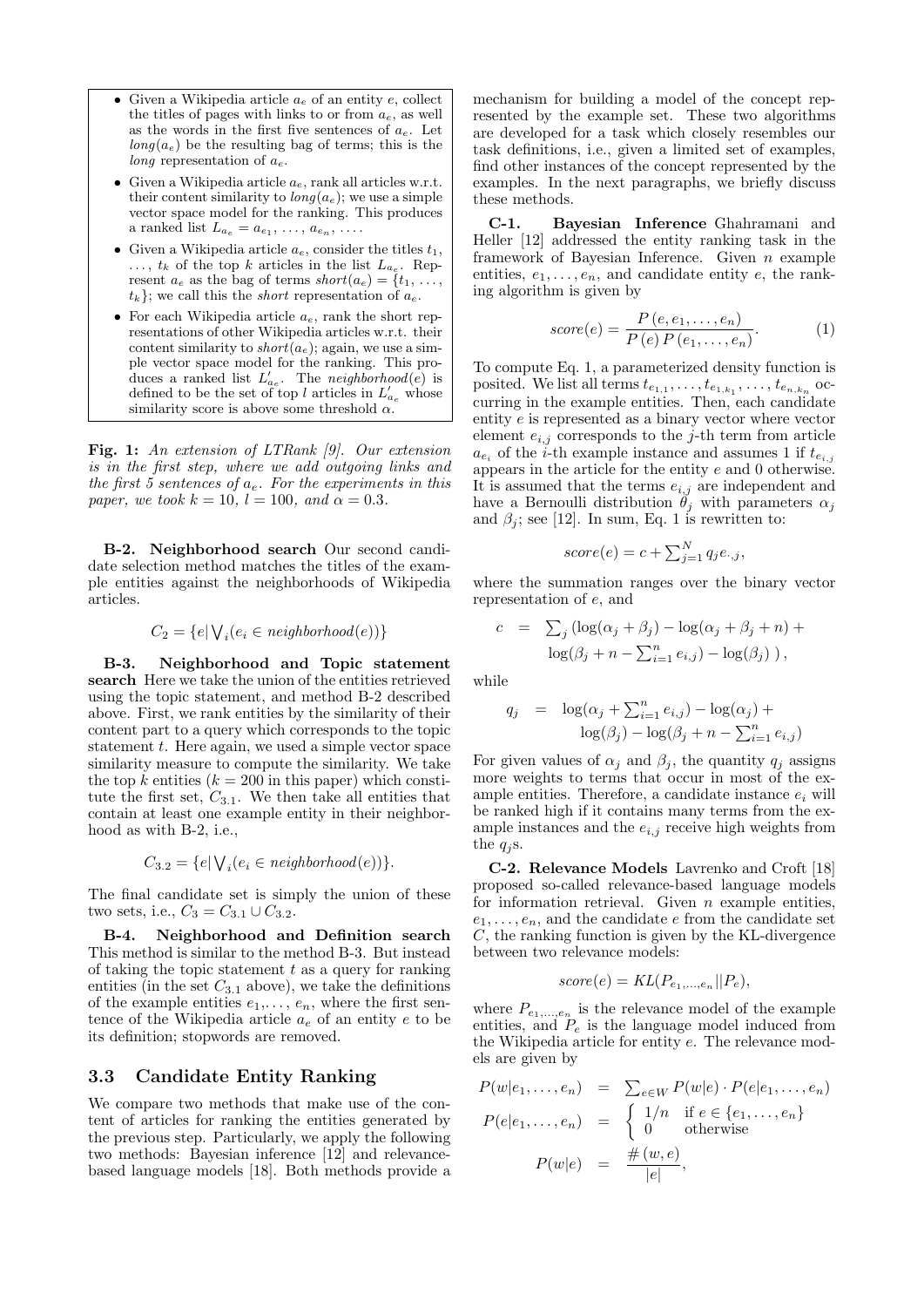where  $W$  is the collection (Wikipedia), and  $w$  represents the terms in the Wikipedia article for entity e. The KL divergence will be small for entities that more closely resemble the example entities in terms of their descriptions.

Summary Both of the ranking methods outlined above return a ranked list of candidate entities. We normalize the scores using

$$
\text{score}_{\text{norm}} = \frac{\text{score}_{\text{MAX}} - \text{score}}{\text{score}_{\text{MAX}} - \text{score}_{\text{MIN}}},
$$

and take those candidate entities for which the normalized score lie above empirically determined threshold (score<sub>norm</sub>  $> 0.5$ ). The resulting set will be assessed.

### 3.4 Experimental Set-up

The performance of our approach to the list completion task depends on the performance of the two subcomponents: candidate selection and candidate ranking. We conduct two sets of experiments, one to determine the effectiveness of the candidate selection methods, and a second to determine the effectiveness of the overall approach. We are especially interested in the contribution of using the neighborhoods of entities.

The Wikipedia lists serve as our gold standard. We selected a random sample of 30 lists (the topics) from Wikipedia. We chose relatively homogeneous and complete lists, and excluded those that represent a mixture of several concepts. We take 10 example sets for each topic. Each example set consists of a random sample of entities from the Wikipedia list for the topic. We run our system using each of these 10 example sets as a separate input. The final score for each topic is then the average score over the ten separate runs. In the experiments in this section, we assume that each example set contains two example instances. This choice is mainly motivated by our assumption that users are unlikely to supply many examples.

The results are assessed based on the following scores: P@20 (number of correct entities that are among the top 20 in the ranked list), precision (P; number of correct entities that are in the ranked list, divided by size of the ranked list), recall (R; number of correct entities that are in the ranked list, divided by the number of entities in the Wikipedia list) and F-scores (F; harmonic mean of the recall and precision values).

In order to test if the differences among the methods measured in terms of F-scores is statistically significant, we applied the two-tailed Wilcoxon matched pair signed-ranks test (for  $\alpha = 0.05$  and  $\alpha = 0.005$ ).

#### 3.5 Results

First, we assess the methods we used for candidate selection. Following this, we present the evaluation results of the overall system.

Candidate selection Table 1 shows results of the evaluation of the candidate selection module. The figures are averages over all topics and all sets of example entities. The values are relatively low. Retrieving additional candidates using terms derived either from the

| Selection method     | P     | - R. -  | Result set size |
|----------------------|-------|---------|-----------------|
| B-1 (Top $k = 500$ ) | 0.042 | 0.235   | 500             |
| $B-2$                | 0.142 | - 0.236 | 206             |
| B-3                  | 0.089 | 0.311   | 386             |
| $B-4$                | 0.093 | 0.280   | 367             |

Table 1: Performance on the candidate selection subtask.

|           | Candidate Candidate |                    |                    |       |       |
|-----------|---------------------|--------------------|--------------------|-------|-------|
| selection | ranking             | Р                  | R.                 | F     | P@20  |
| $B-1$     | $C-1$               | 0.100              | 0.068              | 0.058 | 0.128 |
|           | $C-2$               | 0.203              | 0.046              | 0.060 | 0.144 |
| $B-2$     | $C-1$               | 0.172              | 0.163              | 0.136 | 0.205 |
|           | $C-2$               | 0.227              | 0.142              | 0.137 | 0.231 |
| $B-3$     | $C-1$               | 0.121              | 0.236              | 0.136 | 0.196 |
|           | $C-2$               | 0.188              | 0.210              | 0.151 | 0.249 |
| $B-4$     | $C-1$               | $\overline{0.1}40$ | $\overline{0.202}$ | 0.142 | 0.201 |
|           | $C-2$               | 0.204              | 0.209              | 0.158 | 0.248 |

Table 2: Performance on the entire list completion task. Best scores per metric in boldface.

definition of the entities or topic statement improves recall to some extent. The recall values for method B-3 are the best. This suggests that the terms in the topic are more accurate than the terms automatically derived from the definitions.

The neighborhood-based methods achieve better recall values while returning fewer number of candidates (cf. the last column of Table 1).

Overall results Table 2 shows the scores resulting from applying the two ranking methods C-1 and C-2 on the output of different candidate selection methods. The first column of Table 2 shows the different candidate selection methods; the second column shows the ranking methods.

The neighborhood-based combinations outperform the baselines at the  $\alpha = 0.005$  significance level (when considering F-scores). The combination of C-2 (Relevance model) with B-4 (Neighborhood plus Definition Terms) input outperforms both the  $B-2 + C-1$  and  $B-2$ + C-2 combinations at the  $\alpha = 0.05$  significance level. Generally, the C-2 ranking method has a slight edge over the C-1 method on most inputs. Furthermore, retrieving additional candidates using either the topic statement or the definition terms improves results, especially when used in combination with the C-2 ranking method.

#### 3.6 Error Analysis

A closer look at the results for the individual topics reveals a broad range of recall values. The recall values for the topics North European Jews, Chinese Americans, French people, and Miami University alumni are very low. On the other hand, the topics Indian Test cricketers, Revision control software, Places in Norfolk, and Cities in Kentucky receive high recall scores. For the neighborhood-based methods, there is some correlation between the composition of the neighborhoods corresponding to the example entities and the results obtained. For example, the neighborhoods corresponding to the example entities for the topic Indian Test cricketers contain Indian cricket players. On the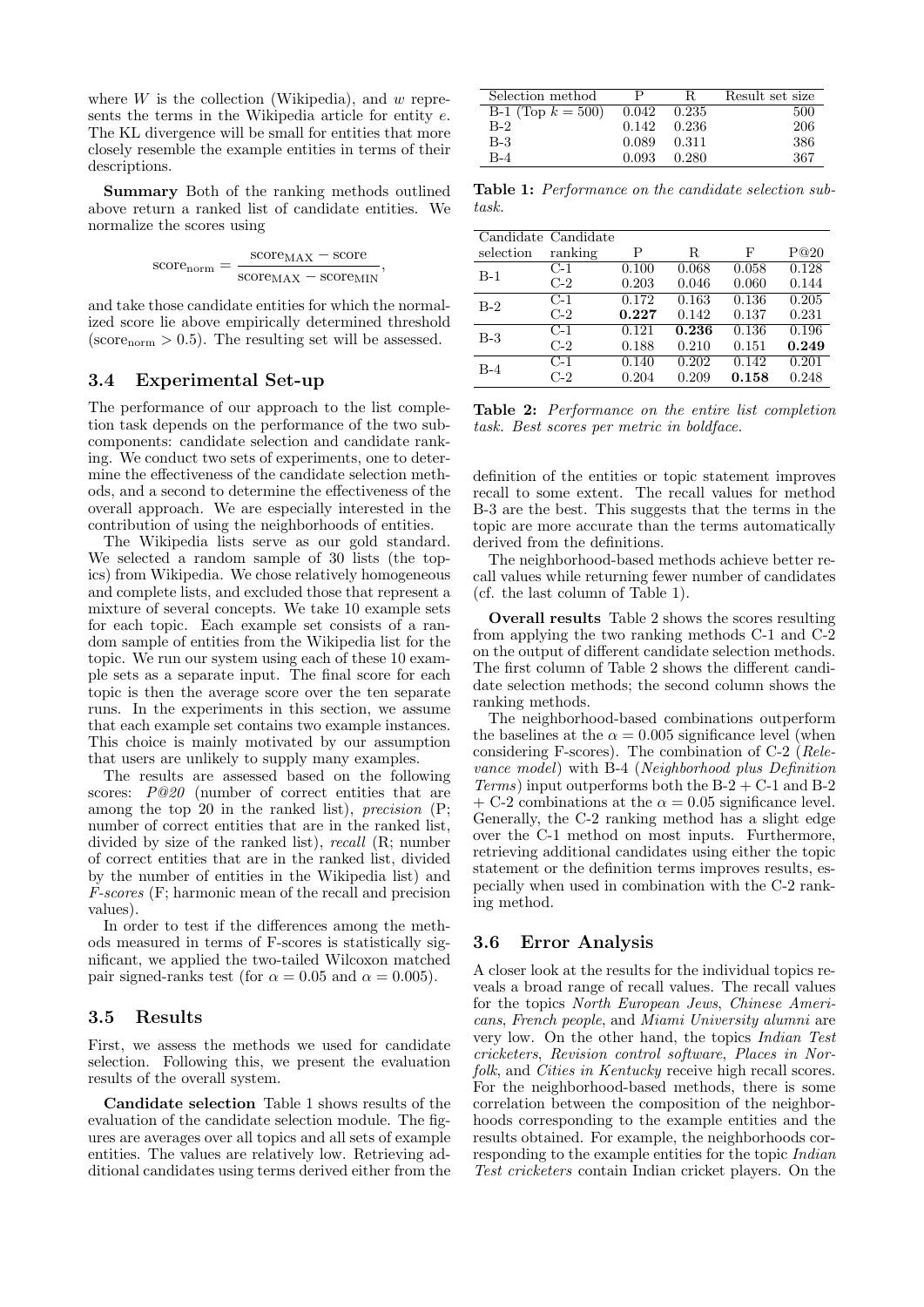other hand, the neighborhoods corresponding to the example entities for the topic Chinese Americans contain individuals from the USA, most of whom are not Chinese Americans, and have very little in common except for the features identified by the topic titles, which are too specific.

## 4 Task 2: Entity Ranking

The goal of the entity ranking task is to retrieve a subset of a given set of entities that satisfy a topic statement. More formally, let  $E$ , a set of entities, be given. We rank entities according to the probability  $p(t|e)$ , where e ranges over elements of E and t is a topic statement. We present different methods of estimating  $p(t|e)$ . These methods are organized along two dimensions; along one we consider richer representations of the topic statement  $t$ , along the other we consider different ways of representing entities.

#### 4.1 Topic Representations

We compare two types of topic representation which we describe below.

F-1. Baseline As our baseline, we only remove stopwords from the topic statements. No further processing is done on the topic statement.

F-2. Topic expansion In addition to removing stopwords, we enrich the topic by incorporating additional terms based on the method proposed in [21]. We assume the top  $n (n = 5)$  articles returned using the Collection smoothing method (see below) with  $\lambda = 0.9$ as being relevant. Extra terms are added based on the log ratio of their likelihood in terms of the model for relevant articles to their likelihood in terms of the model for whole entity set.

#### 4.2 Entity Representations

We now introduce several ways of representing entities, all in terms of two or three part mixture models. We start with our baseline approach.

G-1. Baseline As explained in the introduction, the entities we consider are titles of Wikipedia articles. Hence, the simplest representation of an entity  $e$  is its associated Wikipedia article  $a_e$ . As usual, the topic  $t$ is represented by a set of terms:  $t = \{t_1, \ldots, t_k\}$ ; we write  $c(t_i, a_e)$  to indicate the number of times  $t_i$  occurs in  $a_e$ . Each topic term is assumed to be generated independently, and so the topic likelihood is obtained by taking the product across all the terms in the topic:

$$
p(t|e) = \prod_{t_i \in t} p(t_i|a_e)^{c(t_i, t)}.
$$

In our baseline approach, we estimate  $p(t_i|a_e)$  by taking the maximum likelihood estimate of  $t_i$  in  $a_e$ :

$$
p_{baseline}(t_i|a_e) = p_{MLE}(t_i|a_e) = \frac{c(t,e)}{|a_e|},
$$

where  $|a_e|$  the total number of term occurrences in  $a_e$ .

**G-2.** Collection smoothing Since  $p_{MLE}(t_i|a_e)$ may contain zero probabilities it is standard to employ smoothing [24]. Therefore, we smooth the maximum likelihood estimate, i.e.,  $p_{MLE}(t_i|e)$ , against a general model estimated from the whole Wikipedia collection as follows:

$$
p(t_i|a_e) = \lambda \cdot p_{MLE}(t_i|a_e) + (1-\lambda) \cdot p_{MLE}(t_i|W), (2)
$$

where the latter is the maximum likelihood estimate of  $t_i$  in  $W$ , the entire Wikipedia corpus.

G-3. Context models 1: A generic approach In this paragraph and the next, we introduce two context models, both give rise to three part mixture models, involving the entity, the context, and the collection. The intuition behind these models is that a more focused context should be more accurate in capturing the topic of the entity, thus producing a more meaningful representation of the entity than the entire collection. The first context model we consider is generic, and does not exploit special features of the Wikipedia corpus. Specifically, we use probabilistic latent semantic analysis (PLSA, [15]) to induce a context for every entity  $e$ . Given an entity  $e$ , a latent class  $z$  is selected with probability  $p(z|e)$ , and given the class z, terms  $t_i$  are generated with probability  $p(t_i|z)$ . Then the following context model is obtained:

$$
p_{PLSA}(t_i|e) = \sum_{z \in Z} p(t_i|z) \cdot p(z|e), \tag{3}
$$

where Z is the set of latent variables considered (in our experimental evaluation we fix  $|Z| = 20$ ). The probabilities  $p(t_i|z)$  and  $p(z|e)$  are estimated using the EM algorithm as described in [15]. Putting Eq. 3 together with the smoothed model (Eq. 2), we obtain the following:

$$
p_{TOPIC}(t_i|e) = \lambda_1 \cdot p_{MLE}(t_i|e) + \lambda_2 \cdot p_{PLSA}(t_i|e) + (1 - \lambda_1 - \lambda_2) \cdot p_{MLE}(t_i|W),
$$
 (4)

where  $\lambda_1, \lambda_2 \in [0, 1]$  and  $\lambda_1 + \lambda_2 \leq 1$ .

G-4. Context models 2: A Wikipedia-specific approach The second context model we consider in this paper exploits specific features of the Wikipedia corpus. We use the method summarized in Figure 1 for estimating the Wikipedia specific context model. Specifically, given an entity  $e$ , consider the neighborhood of e as produced by the algorithm in Figure 1. Assume neighborhood(e) =  $d_1(e), \ldots, d_k(e)$  for e. Then,

$$
p_{WIKI}(t_i|e) = (5)
$$
  
\n
$$
\lambda_1 \cdot p_{MLE}(t_i|e) + \lambda_2 \cdot p_{LTS}(t_i|d(e)_1, \dots, d(e)_k)
$$
  
\n
$$
+(1 - \lambda_1 - \lambda_2) \cdot p_{MLE}(t_i|W),
$$

where, as before,  $\lambda_1, \lambda_2 \in [0,1]$  and  $\lambda_1 + \lambda_2 \leq 1$ .  $p_{LTS}(t_i|d_1,\ldots,d_k)$  is the context model, which gives the likelihood of the term  $t_i$  in the cluster consisting of the context documents,  $d_1, \ldots, d_k$ .

### 4.3 Experimental Set-up

The experiments in this section are aimed at gaining insight into the contributions (for the Entity Ranking task) of the different topic and document representation methods introduced previously. We used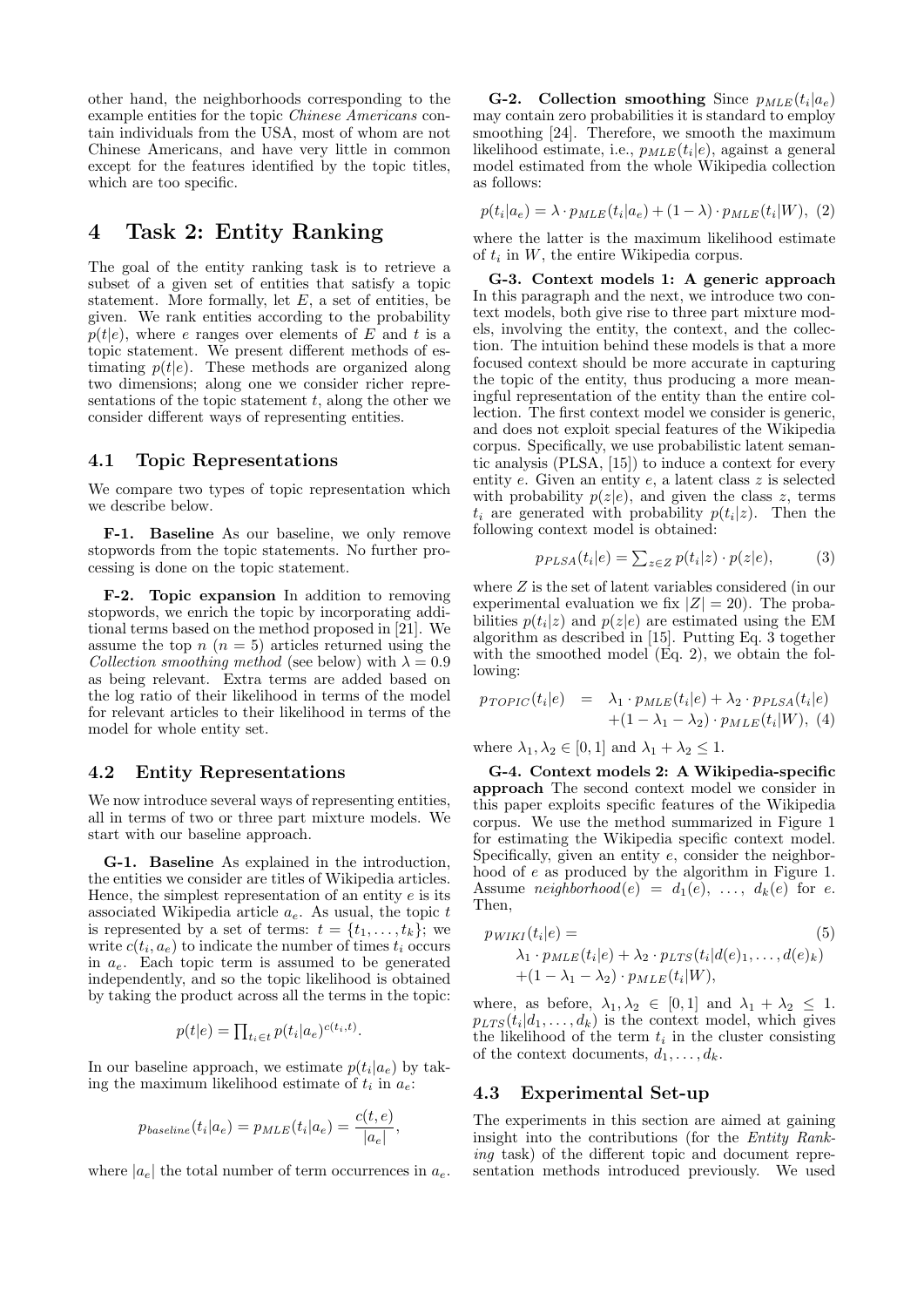|                | Document                                        |       | Topic representation |                             |                 |  |
|----------------|-------------------------------------------------|-------|----------------------|-----------------------------|-----------------|--|
| representation |                                                 | $F-1$ |                      | F-2                         |                 |  |
|                | Parameters                                      |       |                      | $P@10$ R-Prec $P@10$ R-Prec |                 |  |
| $G-1 =$        |                                                 | 0.587 | 0.399                | 0.217                       | 0.211           |  |
|                | $G-2$ $\lambda = 0.9$                           | 0.567 | 0.428                |                             | $0.567$ $0.413$ |  |
|                | G-3 $\lambda_1 = 0.7, \lambda_2 = 0.2$ 0.583    |       | 0.448                | 0.570                       | 0.426           |  |
|                | G-4 $\lambda_1 = 0.7$ , $\lambda_2 = 0.2$ 0.623 |       | 0.476                | 0.580                       | 0.464           |  |

Table 3: Entity ranking results: average values over all topics.

Wikipedia's hierarchical categories for generating the data for evaluating the methods. We selected a random sample of 30 Wikipedia lists, i.e., main entity sets. For each *main entity set*, we selected a subset of entities and the associated topic. Each of the alternative approaches presented in this section rank entities in the main entity set. The ranked list is assessed based on the following precision scores: R-Precision (the fraction of the number of correct entities for each topic that are among the top  $n$  entities returned, where  $n$  is the size of the sublist we are seeking), and p@10 (number of correct entities for each topic that are among the top 10 entities returned.

We applied the two-tailed Wilcoxon matched pair signed-ranks test to determine whether the differences among the methods as measured in terms of R-Precision scores are statistically significant ( $\alpha = 0.05$ ).

### 4.4 Results

Table 3 shows the result of the different runs. In the tables, the columns Parameters, p@10 and R-Prec correspond to the parameter settings, precision at 10, and R-Precision. The parameter settings are the optimal mixing values for the given model. As the results show, the baseline method, which uses the maximum likelihood estimation without term expansion (F-1 + G-1), performs relatively well. However, term expansion hurts performance of the baseline method due to the MLE estimation (the extended topic tends to be assigned zero probability). All methods outperform the  $F-2 + G-1$  combination. The ranking method that uses the Wikipedia Specific Context model (G-4) outperforms the Collection-based context and the MLE method at a significance level of  $\alpha = 0.05$ . G-4 performs better than G-3 at the significance level of  $\alpha = 0.1$ . Term expansion tends to hurt performance as can be seen from the general pattern in Table 3.

### 5 Discussion

Entity retrieval vs information extraction The tasks considered in this paper, i.e., list completion and entity ranking, share a common overall goal. They both aim at identifying entities that share certain characteristics. In this respect, they resemble tasks commonly addressed in Information Extraction (IE), such as named entity recognition and relation extraction. However, there are important distinctions between traditional IE and the entity retrieval tasks we consider. First, in typical IE scenarios, the entities are embedded in a text, and the aim is to extract or recognise occurrences of these entities in the text. Systems commonly use surrounding contextual information, and redundancy information to recognise the entities in the text. The inputs to these systems are documents that may contain one or more occurrences of the target entities. In contrast, in the entity retrieval tasks that we consider, the entities are represented by documents which provide descriptive information about them typically, there is a one-to-one relation between the entities and the documents. In our setting, then, we abstract away from the recognition phase so that we are able to zoom in on the retrieval task only—unlike, e.g., the expert finding scenarios currently being explored at TREC, that do require participating systems to create effective combinations of extraction and retrieval [3].

One or two tasks? Although the list completion and entity ranking tasks are similar at an abstract level, a closer look at the specific details reveals important differences which necessitated task-specific approaches. One aspect concerns the size of the input; for the list completion task, the inputs are example entities with/without topic statements, and the candidates are all Wikipedia entries. On the other hand, the inputs for the entity ranking task consist of the topic statements only, and the candidates are entities in a particular Wikipedia list, such as, e.g., the List of Countries, which is obviously much smaller and more homogeneous than the entire Wikipedia collection.

The result of the list completion task shows that traditional information retrieval methods significantly underperform for selecting initial candidates from all of Wikipedia. This affects the overall score of the method as subsequent processing makes use of the output of this step. On the other hand, preclustering of Wikipedia articles led to much better performance. The re-ranking methods showed comparable performance results, with the relevance feedback method having a slight edge over the Bayesian method.

In the entity ranking task, we compared different ways of enriching the topic statements and document representations. As to the former, we added more terms to the topic description, and in the latter, we applied document modeling techniques that capture natural groupings that may exist in the target list. The results show that automatic addition of terms using relevance feedback methods seems to hurt performance. Here again, our notion of neighbourhood seems to capture the natural groupings in the target list better than the topic modeling method we considered in this paper.

By comparing the absolute scores of the two tasks, it seems safe to conclude that the the richer input used for the entity ranking task (working with a specific list rather than all of Wikipedia) leads to higher scores.

## 6 Conclusion

We described, and proposed solutions for, two types of entity retrieval tasks, list completion and entity ranking. We conducted two sets of experiments in order to assess the proposed methods, which focused on enriching the two key elements of the retrieval tasks, i.e.,